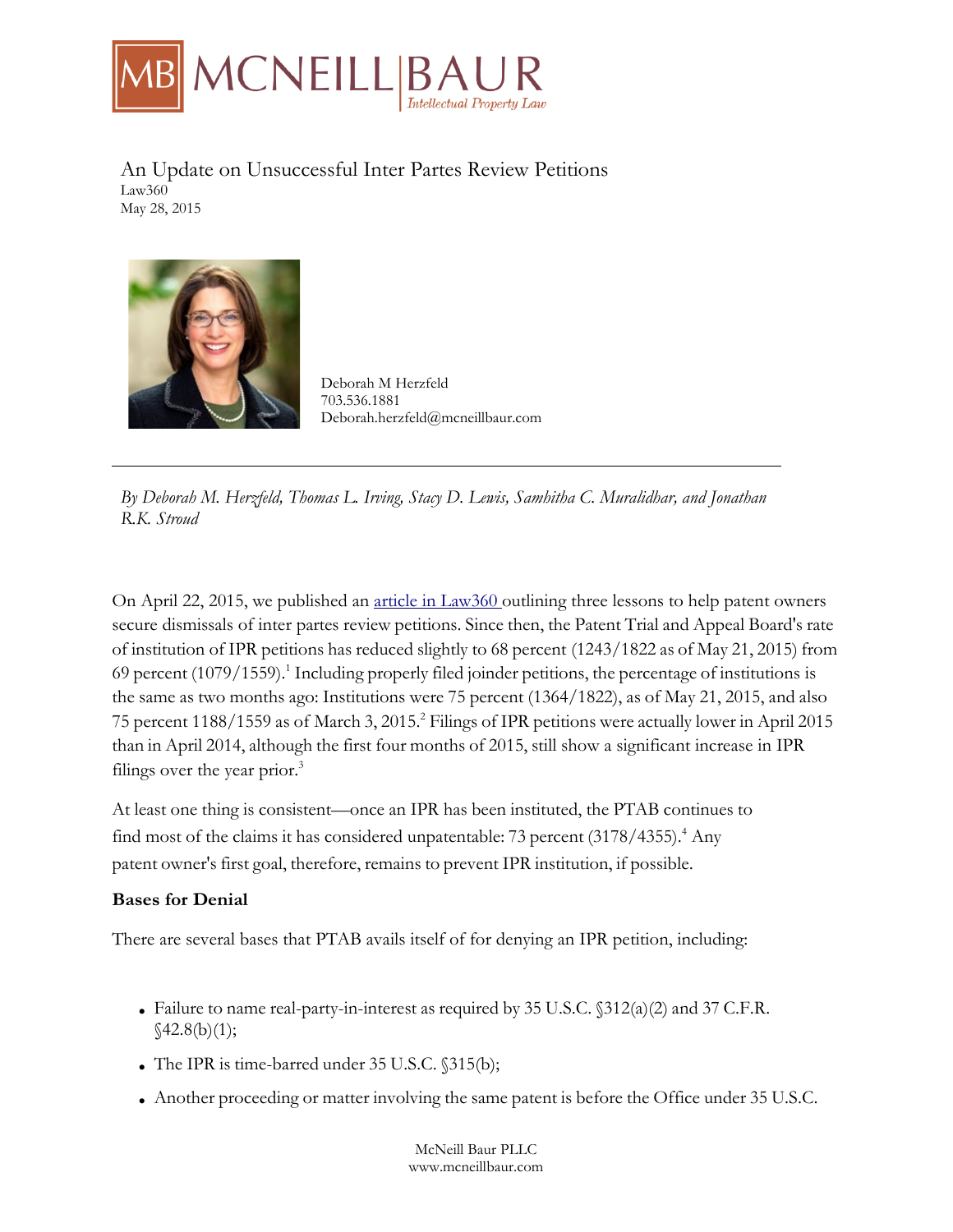$$315(d);$ 

- Under 35 U.S.C.  $$325(d)$ , the same or substantially the same prior art/arguments raised during prosecution or previously presented to the office in another IPR petition;
- Based on PTAB's claim construction, asserted reference does not contain claim limitation or petitioner does not meet threshold of a "reasonable likelihood" of prevailing under 35 U.S.C. §314(a);
- Insufficient evidence to meet the threshold for institution under 35 U.S.C.  $\delta$ 314(a);
- Objective evidence of nonobviousness presented by the patent owner;
- Reference relied on by the petitioner is not prior art.

All of these bases provide possible points to attack a petition.

Analyzing the rate of PTAB's discretion to grant or reject under 35 U.S.C. § 325(d) provides particular insight. As noted above, there are really two grounds for rejecting institution under §325(d): (1) if the "same or substantially the same prior art or arguments" were raised during prosecution, and alternatively, (2) when the "same or substantially the same prior art or arguments" were raised in another IPR petition. Patent owners, however, have had markedly more success asking the PTAB to reject institution when arguing that the art or arguments were raised in another IPR proceeding (58 percent; 25/43) versus arguing that the art or arguments were raised during prosecution (17 percent;  $5/30$ ).<sup>5</sup>



Exhibit 1. Difference in rate of PTAB exercising discretion whether "same or substantially the same prior art or arguments previously were presented to the Office" in prosecution or in another IPR petition. Source: Finnegan research analyzing 73 IPR institution decisions where 35 U.S.C. §325(d) was raised. LexMachina query, as of May 15, 2015.

#### **The Patent Owner's Preliminary Response**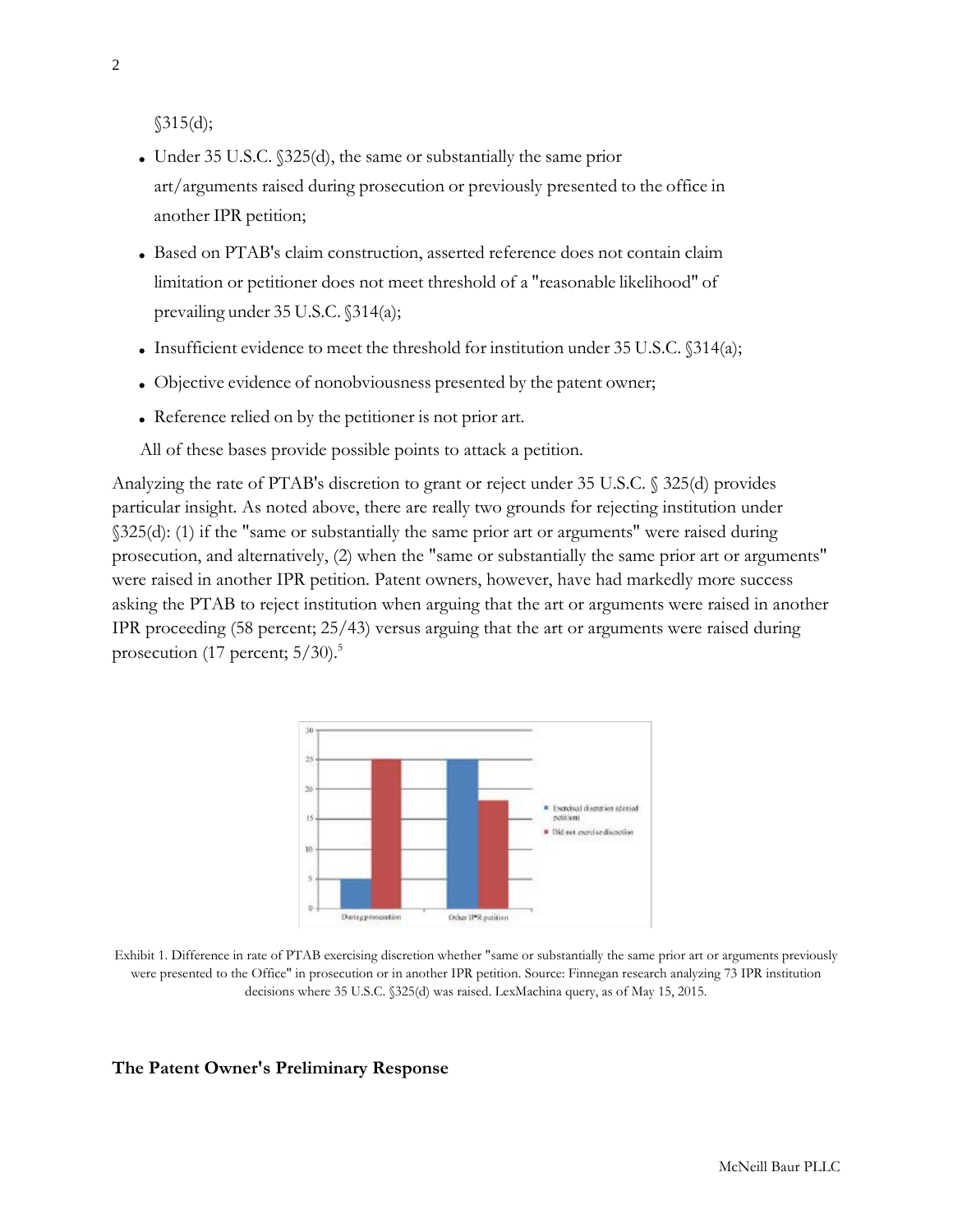The PTAB's institution decision is a substantive one in the timeline of an IPR because it is a tool for achieving a "just, speedy, and inexpensive" resolution.<sup>6</sup> As the dust has settled since the first IPRs were filed in September 2012, it is becoming clear that patent owners are wise to use the patent owner's preliminary response (POPR) to raise arguments that could provide a basis for denial. As noted by the PTAB panel in Actavis Inc. v. Research Corporation Technologies Inc., IPR2014- 01126, Paper 21 (PTAB Jan. 9, 2015), the PTAB does not want either party to wait until after institution to present their cases:

Therefore, based on the record before us, we determine that Petitioner has not provided competent evidence to qualify the LeGall thesis as a "printed publication" under § 102(b). Petitioner may have recognized this deficiency. Indeed, in a footnote, Petitioner states that it "reserves the right to supplement this Petition with additional evidence that the LeGall thesis was accessible to a POSA well before" the critical date. Pet. 36 n. 3. But a party may only submit supplemental information after a trial has been instituted (37 C.F.R. § 42.123) while we must decide whether to institute a trial based on "the information presented in the petition" (35 U.S.C. § 314(a)). Because the Petition and the accompanying evidence are insufficient to qualify the LeGall thesis as a §102(b) prior art, we deny the Petition regarding this ground.





Of course, each case is unique and the decision to file a POPR must be analyzed in view of the particular facts. An analysis of cases relating to chemical/material engineering or biochemistry/organic chemistry, however, suggests that when patent owners file a POPR, the chances of having a petition denied are almost five times greater than when a POPR is not filed. Furthermore, in cases where the petition was granted, the petition grant rate is 1.5 times higher in cases where a POPR was not filed compared to cases where a POPR was filed.

## **Priority Dates**

A reference must predate the priority date of the challenged claims in order to be prior art to those claims. The PTAB has denied petitions because the petitioner did not establish entitlement to a priority date for the asserted reference and therefore the reference was not prior art to the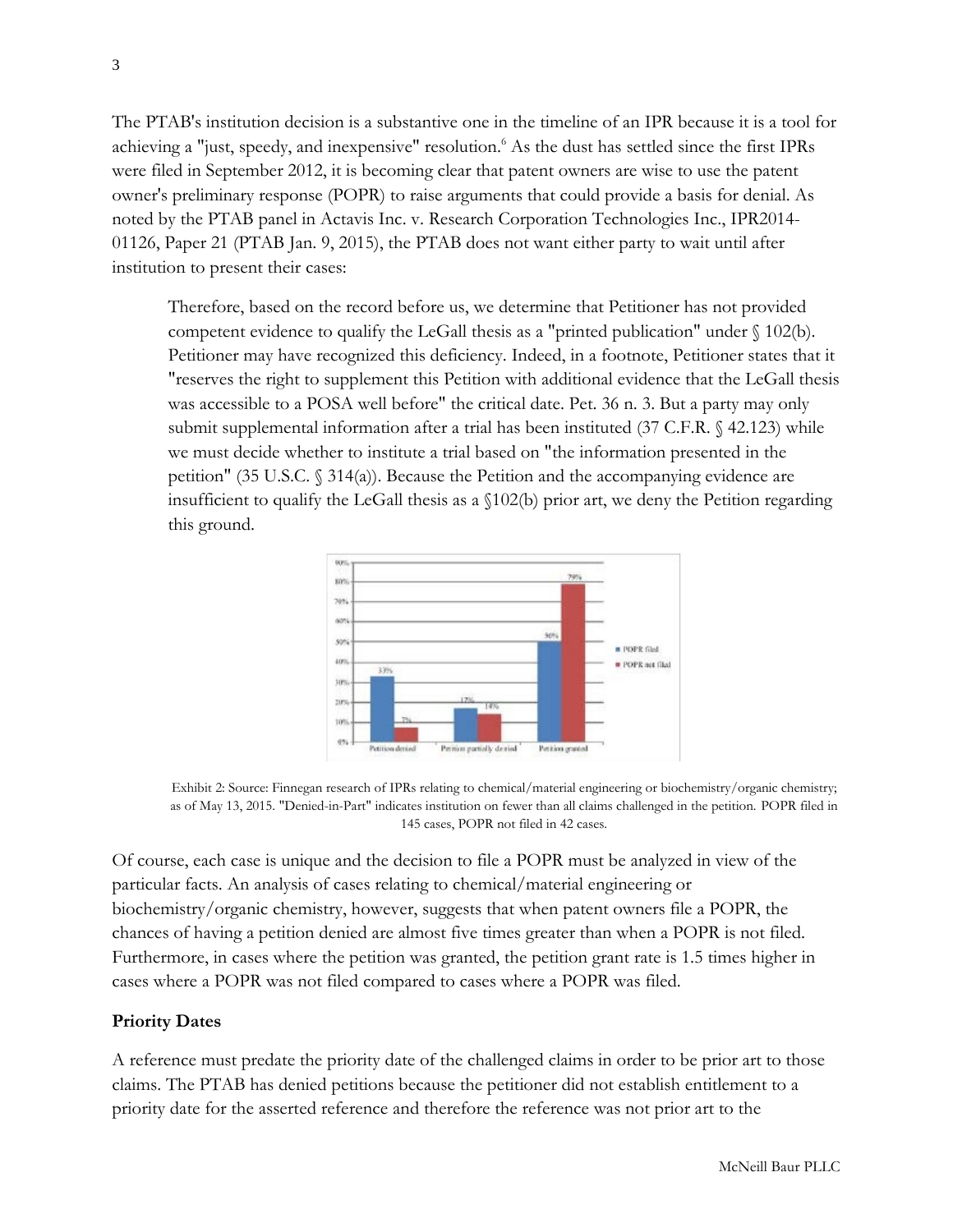challenged claims. See, e.g., *Globus Medical Inc. v. Depuy Synthes Products LLC*, IPR2015-00099, Paper 15 (PTAB May 1, 2015). Patent owners can challenge the priority date of an asserted reference (and/or the evidence presented by the petitioner in its priority date contention) in a POPR to help the PTAB see that the reference is not prior art against the challenged claims.

# **Claim Construction**

We discussed the importance of addressing claim construction in the POPR in our first article, but we find this point worth repeating. There are several examples of the PTAB denying institution because, once the claims were construed, the asserted references did not address every limitation or, based on the PTAB's constructions, the PTAB found that the petitioner had not established a reasonable likelihood of prevailing in showing unpatentability of any of the challenged claims. See, e.g., *Lenroc Co. v. Enviro Tech. Chemical Services Inc.*, IPR2014-00382, Paper No. 12 (Jul. 24, 2014*).; Toshiba Corporation v. Optical Devices LLC*, IPR2014-01440, Paper No. 7, at 7 (Mar. 10, 2015); *Polygroup Ltd. v. Willis Electric Co. Ltd.*, IPR2014-01264, Paper 12 (PTAB Jan. 30, 2015); *BioDelivery Sciences Int'l Inc. v. MonoSol Rx LLC*, IPR2014-00794.7

# **What Could Impact the Petition Denial Rate?**

According to the U.S. Patent and Trademark Office director's blog of March 27, 2015,8 the USPTO is working on a rule package that may contain a revision to the rule forbidding the patent owner from providing evidence with the POPR.9 Currently, 37 C.F.R. §42.107(c) prohibits the patent owner from submitting with the POPR new testimonial evidence beyond that already of record, which has been interpreted as prohibiting testimonial evidence prepared in response to the IPR petition.10 If this revision goes through, there is a possibility that the petition denial rate will rise because patent owners' arguments in their POPRs will presumably be strengthened by expert declarations.

Another change that could impact the IPR petition denial rate is the proposed legislative reform relating to PTAB's use of the "broadest reasonable interpretation" standard to interpret claims. According to both the Innovation Act (H.R. 9) and the STRONG Act (S. 632), the PTAB would be required to use a district court's claim construction, if there is one from a previous or contemporaneous litigation. Since the Phillips claim construction standard applied by district courts is generally considered narrower than the BRI standard, this could impact the petition denial rate by making the institution threshold potentially harder to meet. In other words, since, theoretically a claim would be more narrowly interpreted in a district court, it may be harder for a petitioner to find prior art that renders unpatentable a more narrowly interpreted claim. The STRONG Act, moreover, includes a provision that issued claims would be presumed valid, again possibly making the threshold for petitioners harder to meet.

The USPTO is currently undergoing a training program for examiners on the "plain meaning of claim terms" in view of BRI.<sup>11</sup> It is called "informative claim interpretation," and one of the goals is that the PTAB and courts will be better informed as to what the examiner and the applicant understood the claims to mean during prosecution. Using "informative claim interpretation,"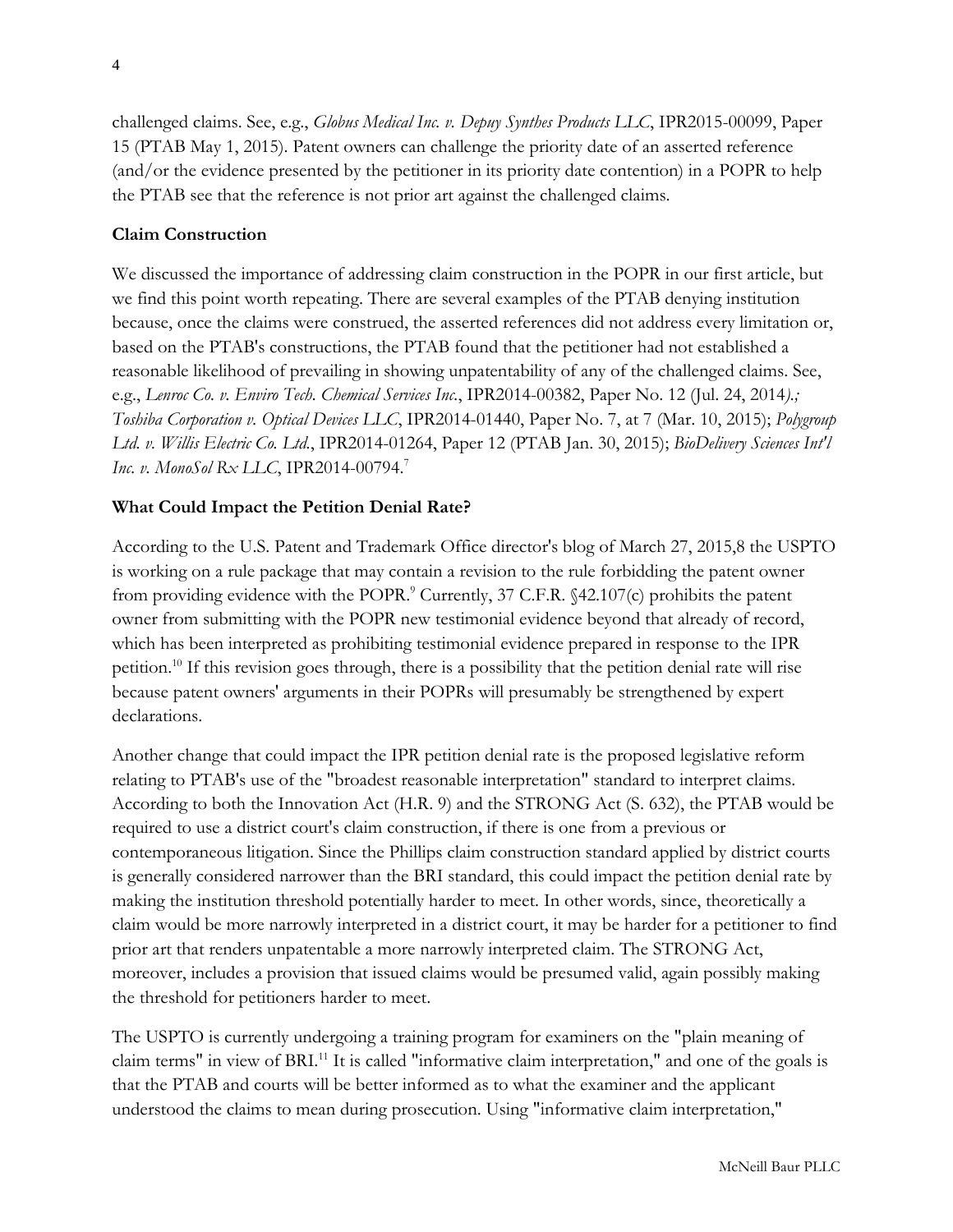examiners will provide explanatory remarks as to the BRI of the claim terms. This may impact the petition denial rate based on claim construction because it may reduce the disputes between the parties over the BRI of the claim terms.

Finally, the PTAB's workload may nudge the petition denial rate higher. According to outgoing Chief Judge James Smith in Law360 on May  $14$ ,  $2015$ ,<sup>12</sup> there are currently 231 judges (with  $260$ expected by the end of 2015) and those judges will have to issue more than 100 final written decisions each month. With a continuing increase in the number of petitions filed, and the statutory deadline for instituted trials looming in the background, PTAB panels may be motivated to deny more petitions. This could be further impacted if the STRONG Act (S. 632) provision requiring that a PTAB judge involved in an institution decision not be involved in the subsequent proceeding, if instituted, is passed into law.

Remember, institution decisions are not appealable,<sup>13</sup> so an increase in denials would not impact the Federal Circuit, which seems so far to be controlling the flow of PTAB appeals largely by issuing Rule 36 affirmances.14

# Endnotes

<sup>1</sup> As of May 21, 2015. Source: http://www.uspto.gov/sites/default/files/documents/052115\_aia\_stat\_graph.pdf.

 $^{2}$  http://www.uspto.gov/sites/default/files/documents/030515\_aia\_stat\_graph.pdf.

<sup>3</sup> About 1.5 times the number of filings January 2015-April 2015 as January 2014-April 2014. As of May 21, 2015. Source:

http://www.uspto.gov/sites/default/files/documents/052115\_aia\_state\_graph.pdf.

<sup>4</sup> As of May 15, 2015. Source: Finnegan research, with thanks to Daniel Klodowski, Kai Rajan, Elliot Cook, Joseph Schaffner, and Cara Lasswell. 21% survived (906/4355); 6% conceded by patent owner (271/4355).

<sup>5</sup> Source: Finnegan research analyzing 73 IPR institution decisions where 35 U.S.C. §325(d) was raised. LexMachina query, as of May 15, 2015.

 $6$  37 C.F.R.  $$42.1(b).$ 

<sup>7</sup> Contra Butamax Advanced Biofuels LLC v. Gevo, Inc., IPR2013-00539, Paper 33 (PTAB March 3, 2015) (granting institution after patent owner waived the preliminary response, where PTAB adopted some of petitioner's key constructions and found that Petitioner broke patent owner's chain of priority, thus opening up the claims for additional prior art attack).

<sup>8</sup> http://www.uspto.gov/blog/director/entry/ptab\_s\_quick\_fixes\_for. The blog indicates changes relating to the POPR will be in the second package. The first package was released May 19, 2015 (80 Fed. Reg. 28,561), and the only change included that could be even remotely related to POPRs if the